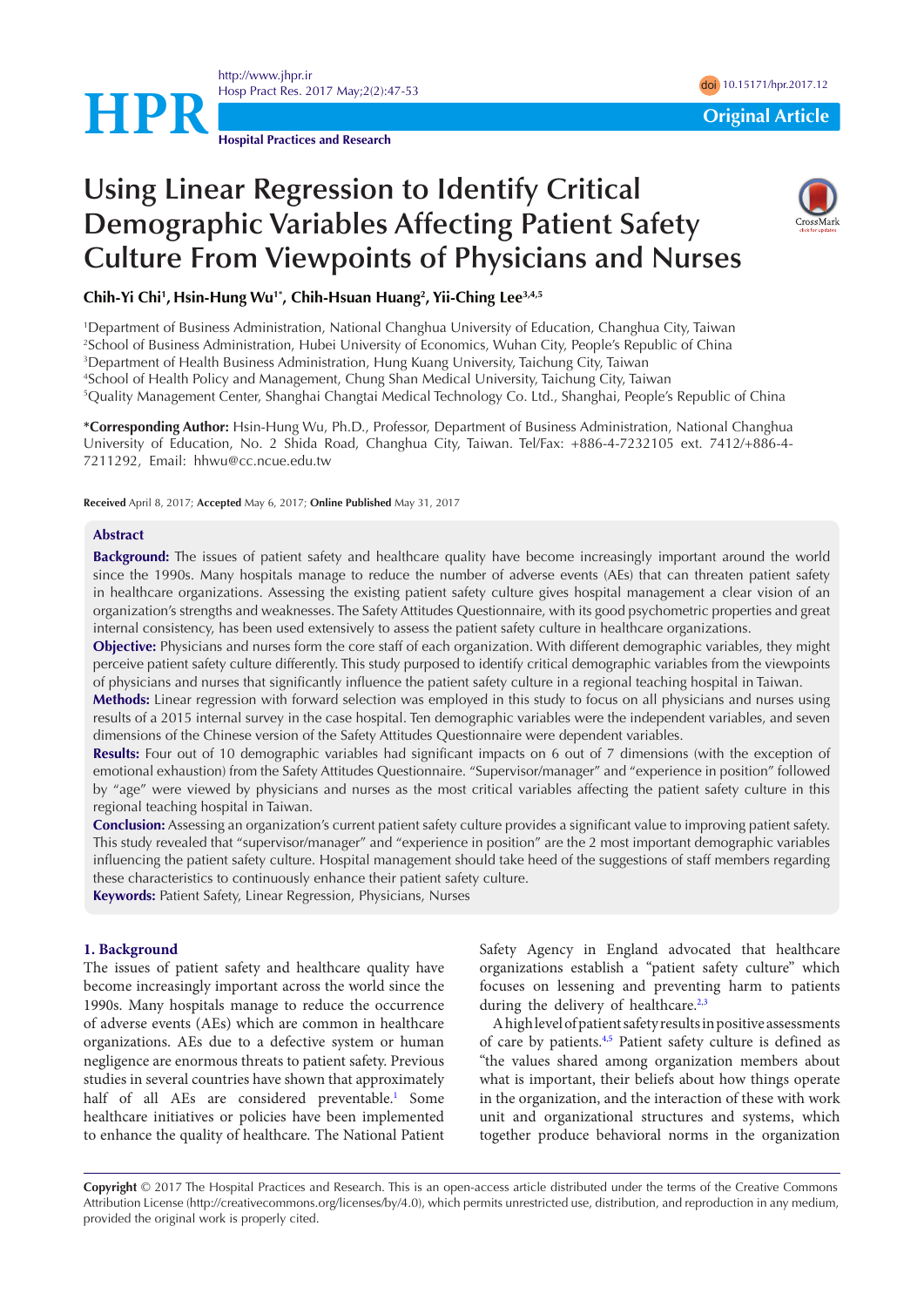that promote safety.["6](#page-5-5) International institutions such as the Institute of Medicine (IOM) and the Joint Commission are encouraging healthcare organizations to assess patient safety and reinforce medical quality through safety culture surveys. Assessing the existing patient safety culture allows management to have a clear vision of an organization's strengths and weaknesses.

Various measures have been created for gauging a patient safety culture. The Safety Attitudes Questionnaire (SAQ), developed by Sexton et al, possesses good psychometric properties and great internal consistency for healthcare workers in many settings.<sup>[7-](#page-5-6)[9](#page-5-7)</sup> The SAQ was derived from the Flight Management Attitudes Questionnaire and retained 25% of it.

The SAQ has been validated in different languages and is recommended as an effective tool for use in patient safety assessment[.7](#page-5-6)[,9](#page-5-7)[-15](#page-5-8) The Joint Commission of Taiwan (JCT) developed the Chinese version of the SAQ (SAQ-C) using forward and backward translation. The intelligibility and item applicability of the questionnaire was confirmed by an expert panel.<sup>[15](#page-5-8)</sup> JCT modified the original questionnaire from six dimensions and 30 items to nine dimensions and 41 items. The 3 added dimensions (hospital management support for patient safety, teamwork across hospital units, and hospital handoffs and transitions) were integrated into the questionnaire. The SAQ-C current in 2014 retained 6 dimensions of the original SAQ and combined 2 new aspects, "emotional exhaustion" and "work-life balance",

<span id="page-1-0"></span>**Table 1.** Chinese Version of the 2014 Safety Attitudes Questionnaire

| Teamwork<br>Climate          | 1. Nurse input is well received in this clinical area.<br>2. In this clinical area, it is difficult to speak up if I perceive a problem with patient care.<br>3. Disagreements in this clinical area are resolved appropriately (i.e., not who is right, but what is best for the patient).<br>4. I have the support I need from other personnel to care for patients.<br>5. It is easy for personnel here to ask questions when there is something that they do not understand.<br>6. The physicians and nurses here work together as a well-coordinated team. |
|------------------------------|-----------------------------------------------------------------------------------------------------------------------------------------------------------------------------------------------------------------------------------------------------------------------------------------------------------------------------------------------------------------------------------------------------------------------------------------------------------------------------------------------------------------------------------------------------------------|
| Safety Climate               | 7. I would feel safe being treated here as a patient.<br>8. Medical errors are handled appropriately in this clinical area.<br>9. I know the proper channels to direct questions regarding patient safety in this clinical area.<br>10. I receive appropriate feedback about my performance.<br>11. In this clinical area, it is difficult to discuss errors.<br>12. I am encouraged by my colleagues to report any patient safety concerns I may have.<br>13. The culture in this clinical area makes it easy to learn from the errors of others.              |
| Job<br>Satisfaction          | 14. I like my job.<br>15. Working here is like being part of a large family.<br>16. This is a good place to work.<br>17. I am proud to work in this clinical area.<br>18. Morale in this clinical area is high.                                                                                                                                                                                                                                                                                                                                                 |
| <b>Stress</b><br>Recognition | 19. When my workload becomes excessive, my performance is impaired.<br>21. I am less effective at work when fatigued.<br>25. I am more likely to make errors in tense or hostile situations.<br>26. Fatigue impairs my performance during emergency situations (e.g., emergency resuscitation, seizure).                                                                                                                                                                                                                                                        |
| Perceptions of<br>Management | 27. Management supports my daily efforts.<br>28. Management doesn't knowingly compromise patient safety.<br>29. I get adequate, timely information about events that might affect my work.<br>30. The levels of staffing in this clinical area are sufficient to handle the number of patients.                                                                                                                                                                                                                                                                 |
| Working<br>Conditions        | 31. Problem personnel are dealt with constructively by our unit.<br>32. This hospital does a good job of training new personnel.<br>33. All the necessary information for diagnostic and therapeutic decisions is routinely available to me.<br>34. Trainees in my discipline are adequately supervised.                                                                                                                                                                                                                                                        |
| Emotional<br>Exhaustion      | 20. I feel like I'm at the end of my rope.<br>22. I feel burned out from my work.<br>23. I feel frustrated by my job.<br>24. I feel I'm working too hard on my job.<br>35. I feel emotionally drained from my work.<br>36. I feel used up at the end of the workday.<br>37. I feel fatigued when I get up in the morning and have to face another day on the job.<br>38. Working with people all day is really a strain for me.<br>39. Working with people directly puts too much stress on me.                                                                 |
| Work-Life<br><b>Balance</b>  | 40. I miss meals.<br>41. I have a hasty meal.<br>42. I work all day without break.<br>43. I change the individual or family plan because of work.<br>44. I cannot sleep well.<br>45. I sleep less than five hours at night.<br>46. I work overtime.                                                                                                                                                                                                                                                                                                             |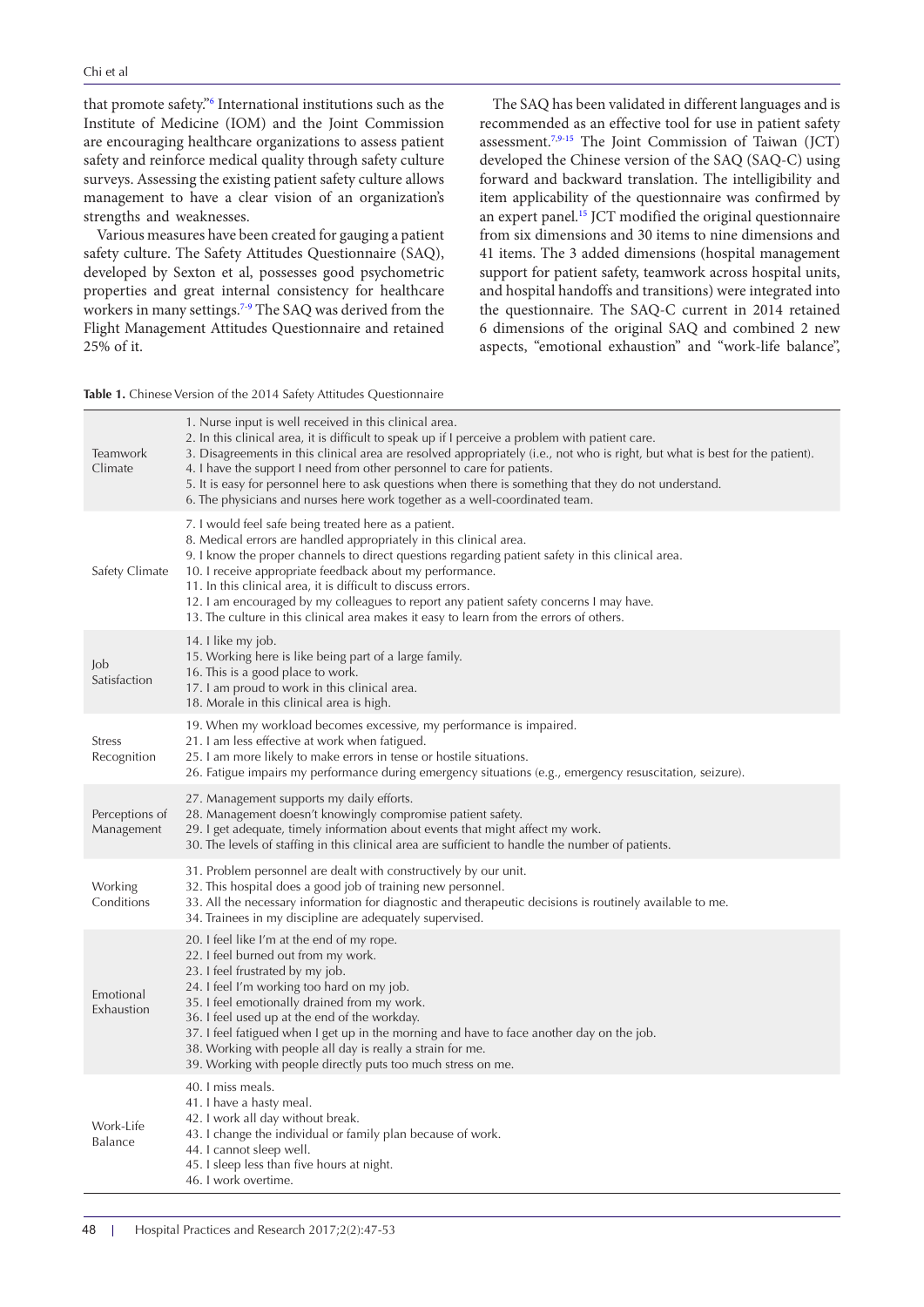with nine and seven questions, respectively. The latest Chinese version is provided in [Table 1](#page-1-0). [16](#page-6-0)

Relevant research revealed that having different demographic information will lead to different perceptions of patient safety among healthcare providers.<sup>2,[17](#page-6-1)[,18](#page-6-2)</sup> A study by Kim et al verified that nurses on the front line have more problems with patient safety than those who are older or who work in management positions.[19](#page-6-3) Physicians and nurses form the core staff of each healthcare organization.<sup>[17](#page-6-1)</sup>

# **2. Objective**

They are the front line healthcare providers and have contact with patients at a high frequency. It would be of interest to observe how physicians and nurses with different demographic information perceive the patient safety culture. Therefore, this study aimed to identify the crucial demographic variables viewed by physicians and nurses as significantly influencing the patient safety culture in a regional teaching hospital in Taiwan.

# **3. Methods**

This research was conducted in 2015 in a regional teaching hospital located in Taichung City, Taiwan. The studied hospital has all the major medical specialties and services and can admit approximately 700 patients. All the physicians and nurses in this hospital were invited to take part in the current study. After removing the invalid parentheses, the valid number of participants in this study was 376, comprising 42 physicians and 334 nurses. Data was collected internally in this case hospital through the 2014 SAQ-C from JCT which included 46 items that examine medical staff members' attitudes toward eight dimensions, i.e. teamwork climate, safety climate, job satisfaction, stress recognition, perceptions of management, working conditions, emotional exhaustion, and work-life balance. A 5-point Likert scale ranging from 1 = strongly disagree to 5 = strongly agree was used for responses for all dimensions except "work-life balance," which used a 4-point scale to measure the frequency per week. Because of its different scale, the analysis of "work-life balance" was excluded from this study. Unlike the other professional groups, physicians and nurses were asked to answer all question items. The demographics of gender, age, supervisor/manager, job position, job status, experience in organization, experience in position, education, and direct patient contact were taken into account for analyses.

Negatively-worded items (Items 2, 11, 20, 22, 23, 24, 35, 36, 37, 38, and 39) in this questionnaire were reverse scored. Individual questionnaire responses were aggregated by computing the score of the items for each dimension. The demographic variables were independent variables, while the score of each dimension was considered a dependent variable. To predict the dependent variables from predictor variables, this study employed linear regression with forward selection, which started with an empty set and continually added one attribute at a time. At each step, only the attribute which gave the highest performance was added into the selection. The model selection criteria of this technique were tractable and disclosed which

independent variable(s) (demographic variable(s)) were critical to a particular dimension.[20](#page-6-4) All statistical analyses were carried out using SPSS software version 18.

**Table 2.** Demographic Information of the Studied Regional Teaching Hospital

| <b>Demographic Variable</b>                        | No. | <b>Percent</b> |
|----------------------------------------------------|-----|----------------|
| Gender                                             |     |                |
| 1. Male                                            | 57  | 15.2           |
| 2. Female                                          | 319 | 84.8           |
| Age                                                |     |                |
| 1. Less than 20 years old                          | 8   | 2.1            |
| 2.21-30 years old                                  | 144 | 38.3           |
| 3.31-40 years old                                  | 135 | 35.9           |
| 4.41-50 years old                                  | 71  | 18.9           |
| 5.51-60 years old                                  | 17  | 4.5            |
| 6.61 years old and above                           | 1   | 0.3            |
| Supervisor/Manager                                 |     |                |
| 1. Yes                                             | 39  | 10.4           |
| 2. No                                              | 337 | 89.6           |
| Respondents reporting events in the past 12 months |     |                |
| 1. No                                              | 231 | 61.4           |
| $2.1 - 5$                                          | 127 | 33.8           |
| $3.6 - 10$                                         | 16  | 4.3            |
| 4.11-15                                            | 2   | 0.5            |
| 5. More than16                                     | 0   | 0.0            |
| Job Position                                       |     |                |
| 1. Physician                                       | 42  | 11.2           |
| 2. Nurse                                           | 334 | 88.8           |
| Job Status                                         |     |                |
| 1. Full Time                                       | 343 | 91.2           |
| 2. Contract                                        | 13  | 3.5            |
| 3. Part Time                                       | 6   | 1.6            |
| 4. Agency                                          | 14  | 3.7            |
| Experience in Organization                         |     |                |
| 1. Less than 6 months                              | 59  | 15.7           |
| 2.6 to 11 months                                   | 10  | 2.7            |
| 3.1 to 2 years                                     | 60  | 16.0           |
| 4. 3 to 4 years                                    | 50  | 13.3           |
| 5.5 to 10 years                                    | 89  | 23.7           |
| 6. 11 to 20 years                                  | 96  | 25.5           |
| 7.21 years or more                                 | 12  | 3.2            |
| Experience in Position                             |     |                |
| 1. Less than 6 months                              | 67  | 17.8           |
| 2.6 to 11 months                                   | 9   | 2.4            |
| 3.1 to 2 years                                     | 68  | 18.1           |
| 4. 3 to 4 years                                    | 58  | 15.4           |
| 5.5 to 10 years                                    | 100 | 26.6           |
| 6. 11 to 20 years                                  | 68  | 18.1           |
| 7.21 years or more                                 | 6   | 1.6            |
| Education                                          |     |                |
| 1. Junior High School or less                      | 0   | 0.0            |
| 2. Senior High School                              | 1   | 0.3            |
| 3. College/University                              | 351 | 93.4           |
| 4. Graduate School or more                         | 24  | 6.4            |
| <b>Direct Patient Contact</b>                      |     |                |
| 1. None                                            | 10  | 2.7            |
| 2. Rarely                                          | 23  | 6.1            |
| 3. Very Often                                      | 343 | 91.2           |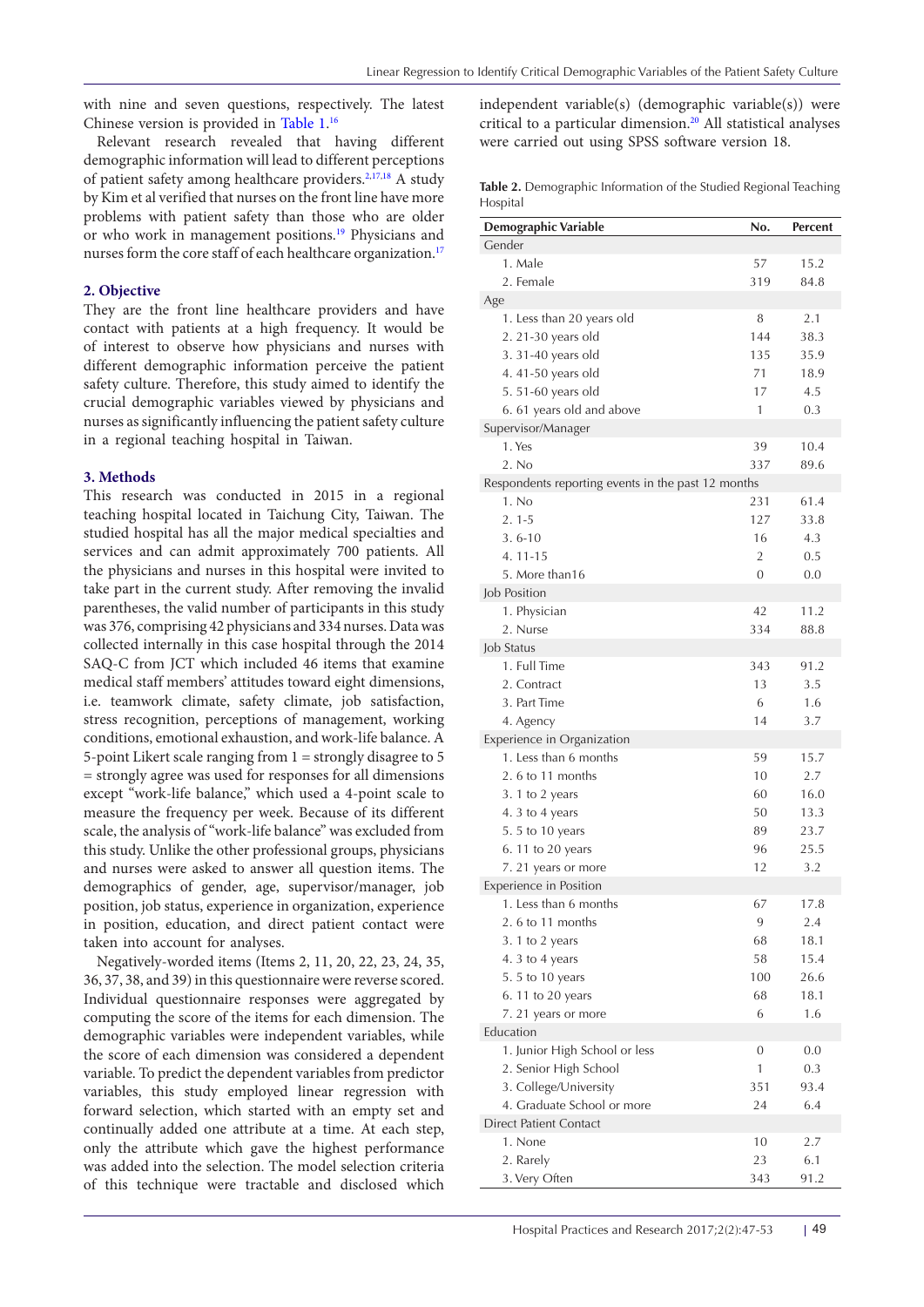#### **4. Results**

Descriptive statistical analyses of respondents' demographic information presenting frequencies and percentages are depicted in Table 2. Women represented 84.8% of all the respondents. A total of 35.9% of respondents were within the age range of 31 to 40 years, while 38.3% of respondents were 21 to 30 years old. Most of them were not supervisors or managers (89.6%). During the 12 months preceding this study, more than half of them did not report any event (61.4%), and a third (33.8%) reported 1-5 events. A total of 91.2% of sample respondents had full-time jobs in this hospital. In addition, 25.5% of respondents had 11 to 20 years of experience in the organization, while 26.6% of them had 5 to 10 years of experience in their positions. The majority of respondents indicated that their work required them to have direct contact with patients (91.2%).

The results of the linear regression with forward selection are presented in [Table 3](#page-3-0) with  $\alpha = 0.05$ . The adjusted R-square values range from 0.048 to 0.138. Teamwork climate was negatively influenced by "supervisor/manager" and "experience in position," indicating that physicians and nurses who are not in charge are less satisfied, and physicians and nurses who have much more experience in their positions tend to be less satisfied as well. "Supervisor/ manager" and "experience in position" had negatively impacts on the safety climate. That is, physicians and nurses who are not in charge and who have more experience in their positions are less satisfied.

"Supervisor/manager", "age", and "experience in position" are the 3 critical demographic variables affecting job satisfaction. Physicians and nurses who are in charge, elderly, or less experienced in their positions tend to have higher job satisfaction. Stress recognition is impacted by job position and supervisor/manager. Specifically, nurses tend to have less satisfaction in stress recognition.

"Supervisor/manager" and "experience in position" are the 2 essential demographic variables that negatively influence perceptions of management. Physicians and nurses who are not supervisors/managers and/or have much experience in their positions tend to have less

<span id="page-3-0"></span>**Table 3.** Linear Regression With Forward Selection of 7 Dimensions

satisfaction in perceptions of management. The dimension of "working conditions" was impacted by "supervisor/ manager", "experience in organization", and "age". Physicians and nurses who have much experience in the organization feel less satisfied. In contrast, employees who are elderly are more satisfied with their working conditions. Finally, the linear regression model could not be established between the dimension of "emotional exhaustion" and ten demographic variables. By further examining the correlation between "emotional exhaustion" and the demographic variables, the *P* values ranging from 0.067 to 0.976 indicate that there is no correlation between them if  $\alpha$  is set to 0.05.

The correlation of seven dimensions and critical demographic variables is shown in [Table 4.](#page-4-0) In summary, physicians and nurses who are not supervisors/managers feel less satisfied with the teamwork climate, safety climate, job satisfaction, stress recognition, perceptions of management, and working conditions. Employees who have much experience in their positions tend to be less satisfied with the teamwork climate, safety climate, job satisfaction, and perceptions of management. In addition, employees who have much experience in an organization are less satisfied with the working conditions. On the other hand, physicians have less stress than nurses. Finally, older employees tend to have a high satisfaction with their jobs and working conditions.

The coefficients of most explanatory variables were negative, clarifying that the respondents who were supervisors/managers and who had much experience in their positions had the greatest effect on the patient safety culture in this investigation. Healthcare workers who were supervisors/managers in this hospital indicated a higher level of satisfaction on the SAQ-C with the teamwork climate, safety climate, job satisfaction, stress recognition, perceptions of management, and working conditions. Healthcare workers with less experience in their positions in this hospital were inclined to have better perceptions of the teamwork climate, safety climate, job satisfaction, and perceptions of management. Nevertheless, "age" was the

|                           | <b>Demographic Variable</b> | <b>Unstandardized Coefficients</b>                                                                                                                                                                                                                                                                            | <b>Standardized Coefficients</b> |                                                                                           | P      |
|---------------------------|-----------------------------|---------------------------------------------------------------------------------------------------------------------------------------------------------------------------------------------------------------------------------------------------------------------------------------------------------------|----------------------------------|-------------------------------------------------------------------------------------------|--------|
|                           | Supervisor/Manager          | $-4.170$<br>$-0.289$<br>$-0.319$<br>$-0.126$<br>$-5.292$<br>$-0.327$<br>$-0.312$<br>$-0.109$<br>$-3.861$<br>$-0.282$<br>1.042<br>0.236<br>$-0.213$<br>$-0.508$<br>$-0.155$<br>$-1.672$<br>$-1.614$<br>$-1.45$<br>$-0.296$<br>$-2.805$<br>$-0.390$<br>$-0.234$<br>$-2.861$<br>$-0.292$<br>$-0.533$<br>$-0.318$ | $-5.702$                         | 0.000                                                                                     |        |
| Teamwork climate          | Experience in position      |                                                                                                                                                                                                                                                                                                               |                                  | $-2.479$                                                                                  | 0.0014 |
|                           | Supervisor/Manager          |                                                                                                                                                                                                                                                                                                               | 0.137                            | $-6.507$                                                                                  | 0.000  |
| Safety climate            | Experience in position      |                                                                                                                                                                                                                                                                                                               |                                  | $-2.179$                                                                                  | 0.030  |
|                           | Supervisor/Manager          |                                                                                                                                                                                                                                                                                                               |                                  | $-7.025$                                                                                  | 0.000  |
| Job satisfaction          | Age                         |                                                                                                                                                                                                                                                                                                               |                                  | 5.119                                                                                     | 0.000  |
|                           | Experience in position      |                                                                                                                                                                                                                                                                                                               |                                  | $-4.646$<br>$-3.033$<br>$-2.834$<br>$-5.934$<br>$-4.698$<br>$-5.461$<br>$-5.472$<br>2.242 | 0.000  |
|                           | Job position                |                                                                                                                                                                                                                                                                                                               |                                  |                                                                                           | 0.003  |
| Stress recognition        | Supervisor/Manager          |                                                                                                                                                                                                                                                                                                               |                                  |                                                                                           | 0.005  |
|                           | Supervisor/Manager          |                                                                                                                                                                                                                                                                                                               |                                  |                                                                                           | 0.000  |
| Perceptions of management | Experience in position      |                                                                                                                                                                                                                                                                                                               |                                  |                                                                                           | 0.000  |
|                           | Supervisor/Manager          |                                                                                                                                                                                                                                                                                                               |                                  |                                                                                           | 0.000  |
| Working conditions        | Experience in position      |                                                                                                                                                                                                                                                                                                               |                                  |                                                                                           | 0.000  |
|                           | Age                         | 0.447                                                                                                                                                                                                                                                                                                         |                                  |                                                                                           | 0.0026 |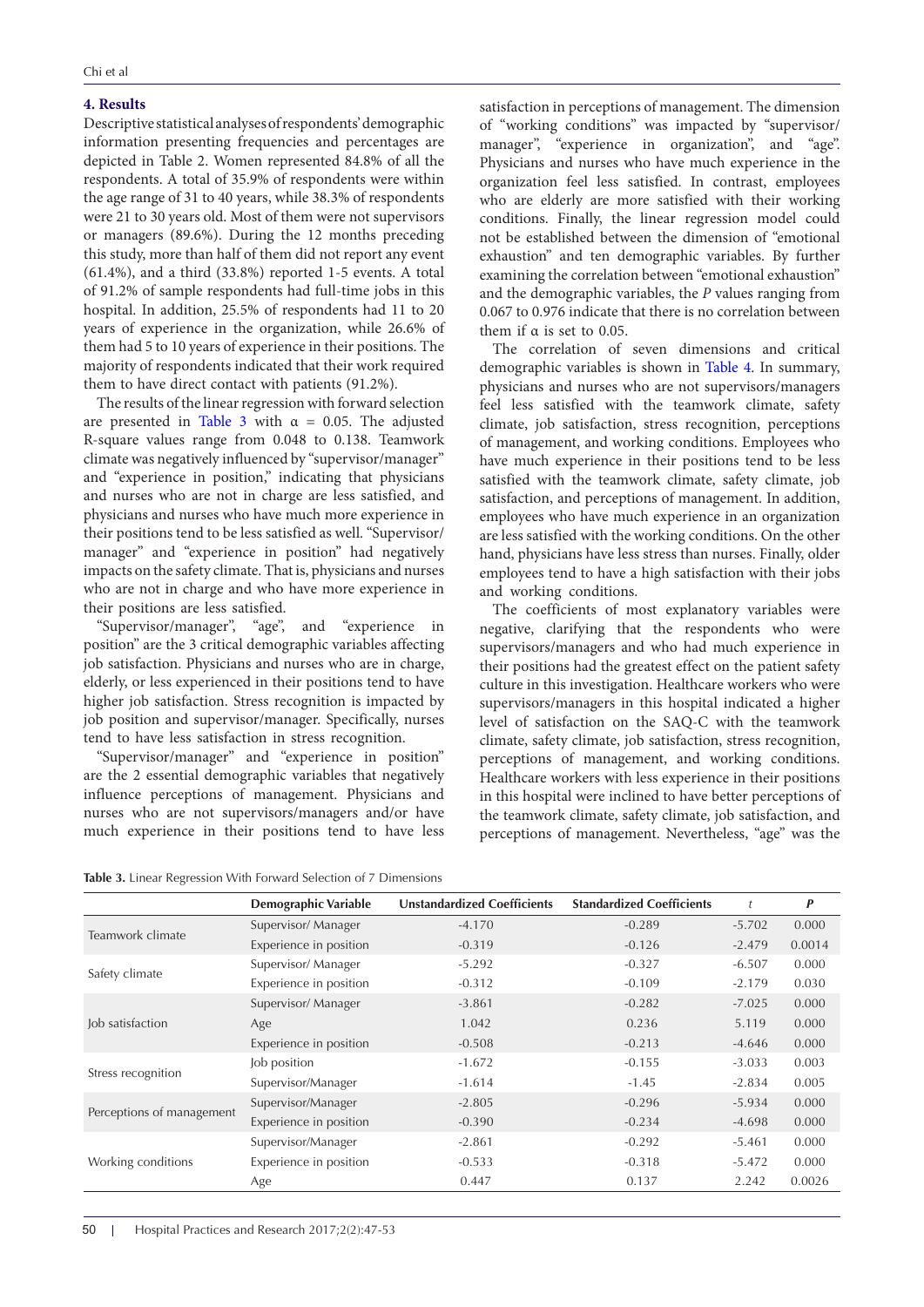|                            | <b>Teamwork</b><br><b>Climate</b> | <b>Safety</b><br><b>Climate</b> | Job<br><b>Satisfaction</b> | <b>Stress</b><br><b>Recognition</b> | Perceptions of<br>Management | Working<br><b>Conditions</b> | Emotional<br><b>Exhaustion</b> |
|----------------------------|-----------------------------------|---------------------------------|----------------------------|-------------------------------------|------------------------------|------------------------------|--------------------------------|
| Age                        |                                   |                                 | $^{+}$                     |                                     |                              |                              |                                |
| Supervisor/Manager         |                                   |                                 |                            |                                     |                              |                              |                                |
| Job position               |                                   |                                 |                            |                                     |                              |                              |                                |
| Experience in organization |                                   |                                 |                            |                                     |                              |                              |                                |
| Experience in position     |                                   |                                 |                            |                                     | $\overline{\phantom{0}}$     |                              |                                |

<span id="page-4-0"></span>

| Table 4. Summary of 7 Dimensions and Critical Demographic Variables |  |  |  |  |  |  |
|---------------------------------------------------------------------|--|--|--|--|--|--|
|---------------------------------------------------------------------|--|--|--|--|--|--|

only positive demographic variable. It is worth mentioning that job position had some bearing on patient safety culture.

### **5. Discussion**

This study utilized the SAQ-C to assess the patient safety culture and identify the crucial demographic variables from the viewpoints of 376 physicians and nurses in 2015. Linear regression with forward selection was applied to analyze the data; results indicated that the predictor variable "supervisors/managers" was the most important variable for the respondents in this research.

Employees who serve as supervisors/managers had greater perceptions on all of the dimensions. In other words, the supervisors or managers who are the promoters of establishing a patient safety culture may have increased the outcome of this survey. According to some studies, leaders are the ones who understand current safety issues thoroughly and are able to create a patient safety culture.<sup>[21](#page-6-5),[22](#page-6-6)</sup> They have a better comprehension of the patient safety culture than others. Their recognition of the patient safety culture will be changed whether or not the hospital policies are practiced well. The dimensions in SAQ-C are jointly related. The overall performance of the patient safety culture is affected by such recognition. Furthermore, some researchers do validate that leadership is associated with safety outcomes.<sup>23</sup> A leader can have an immense effect on individual employee behaviors in relation to safety.<sup>24</sup> Hospital management should make appropriate interventions to enhance a leader's effectiveness in engaging their subordinates' commitment.

The demographic variable "experience in position" demonstrated a negative influence on the teamwork climate, safety climate, job satisfaction, and perceptions of management. Therefore, employees with less experience in their positions had a higher satisfaction with these four dimensions than those with ample experience. These results contrast with those of Khater et al who explored nurses' perceptions of the patient safety culture.<sup>25</sup> Their study indicated that the higher the number of total years of experience is, the better the nurse's perception of the patent safety culture will be. Comparing the current study with the research conducted by Khater et al<sup>[25](#page-6-9)</sup> highlighted some reasons that may have led to the diverse results. First, different measurement tools were used. Instead of the SAQ, Khater et al employed a hospital survey on patient safety culture developed by the Agency for Healthcare Research and Quality (AHRQ). Second, there is disparity in the sample size. Third, the current study surveyed physicians

and nurses, while nurses were the only respondents in Khater and colleagues' study.

In the current study, "experience in organization" was shown to have a negative impact on working conditions. Respondents who had less experience in the organization had more satisfaction with the patient safety culture. A research regarding nurses from Korea also showed that nurses with fewer years of work experience at the present hospital held more positive views about the safety culture.<sup>[19](#page-6-3)</sup>

Different age groups revealed diverse perceptions of the patient safety culture. The older healthcare workers in this hospital tended to have a greater patient safety culture. This result was also supported by a research in South Australia.[26](#page-6-10) It can be inferred that older respondents may have a greater possibility of working in a better working environment, which will increase their perceptions of the patient safety culture. Another explanation might be an old ethic from Asian culture. In the Chinese traditional culture, maintaining harmony is always the top priority in the workplace; this tradition may cause staff members to conceal their true thoughts. Apparently, this might not be happening with the younger generation.

It should be noted that job position only influenced stress recognition. That is, physicians had a better recognition of stress than nurses in this teaching hospital. Considering some aspects from the dimension "stress recognition" on the SAQ, it is interesting to note that this dimension differs slightly from the others. The other dimensions inquire about behaviors that are related to other people in the workplace, while stress recognition focuses on respondents themselves, e.g., personal behaviors. When respondents are inclined to approve the items of stress recognition, that demonstrates how stress affects their work performance. Without a doubt, negative emotions will increase the possibility of workplace deviations. Some organizations or companies do not allow personal emotions to be brought to work, especially negative ones. The regulations or organizational culture mentioned above will affect the replies of respondents.

One possible solution to relieving negative emotions for physicians and nurses is to provide for them the mindfulness-based stress reduction program created by Dr. Jon Kabat-Zinn in 1979, building up the "positivity currency" of the staff, or establishing "appreciative inquiry" groups.<sup>18</sup> The general purpose of this program is to teach staff how to deal with stress, pain, and illness. In addition, when individuals focus on positive attitudes toward interactions, life events, and memories, and express their gratitude, "positivity currency" can be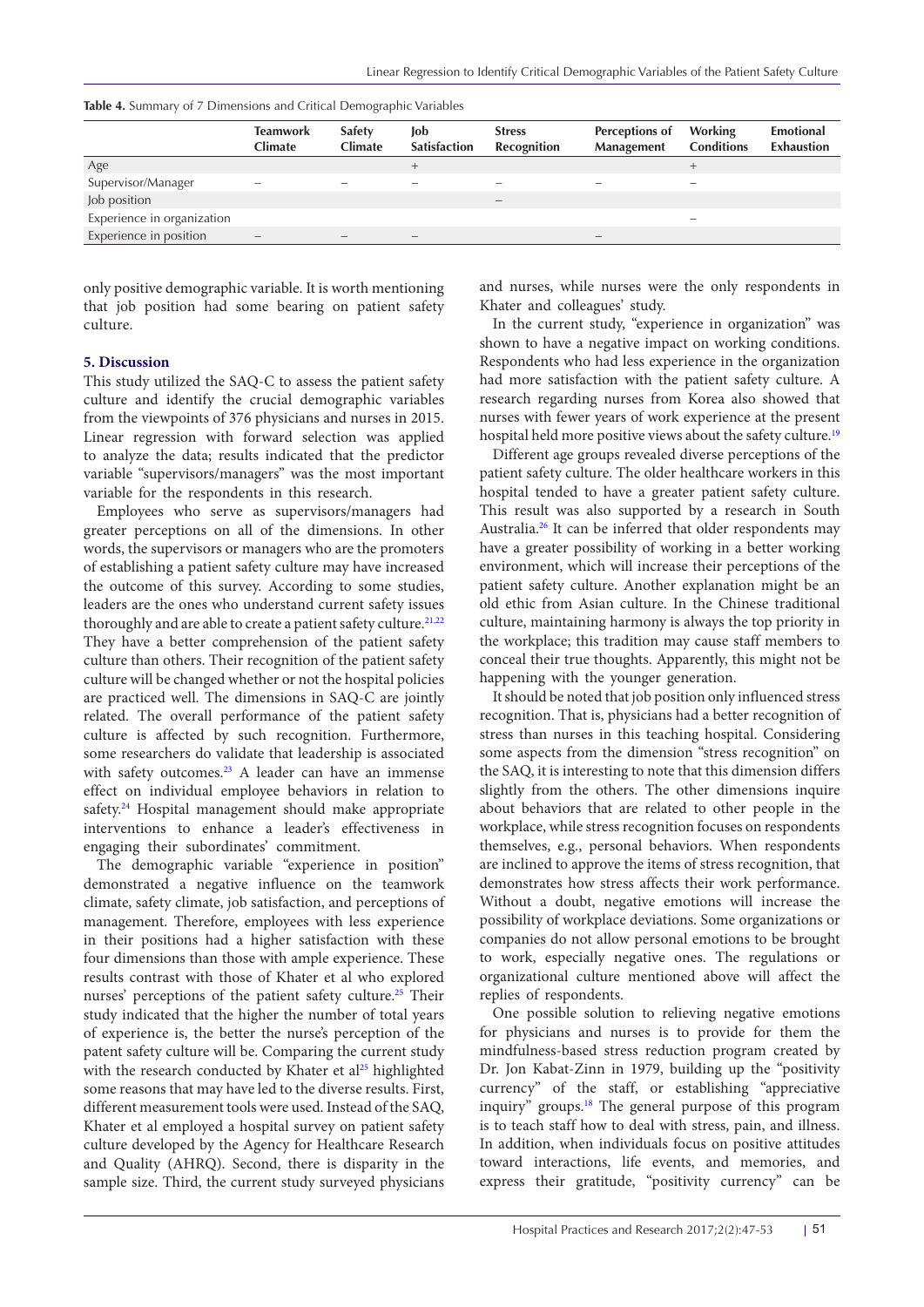printed and stored as assets. That is, maintaining a positive outlook and regularly expressing gratitude are the real values needed for employees to build resilience. Finally, "appreciative inquiry" is a model to cultivate employees in self-determined changes. Praising staff members for their past successful experiences is positive encouragement for employees to enthusiastically enhance resilience and a positive psychology toward negative emotions.

# **6. Conclusion**

Many countries are making major efforts to enhance patient safety, and healthcare organizations have been encouraged to assess the existing culture in recent years. Such an assessment would provide significant values for enhancing the perceptions of the patient safety culture. It would give hospital management the clues they need to identify flaws in their hospitals and redesign systems if necessary. The current study revealed that "supervisor/ manager" and "experience in position" followed by "age" are the most important demographic variables influencing the patient safety culture from the viewpoints of physicians and nurses.

Hospital management should heed the advice of staff members regarding these characteristics. Programs can be established for pioneering patient safety and keeping track of the outcomes from a survey based on the SAQ-C once a year to continuously improve the patient safety culture for healthcare organizations. Specific activities such as a mindfulness-based stress reduction program, positivity currency, or appreciative inquiry groups can be applied to teach physicians and nurses how to strengthen resilience and positive psychology toward negative emotions. Finally, the patient safety culture as viewed by the staff should be tracked on a yearly basis to monitor performance trends in order for healthcare organizations to provide a better healthcare environment for their patients.

## **Authors' Contributions**

All authors contributed equally to this research.

## **Conflicts of Interest Disclosures**

Hsin-Hung Wu received financial support from the Ministry of Science and Technology in Taiwan with the grant number of MOST 105-2221-E-018-015. For the remaining authors, none were declared.

# **Ethical Approval**

The clinical trial approval certificate (ethic statement) was approved by Cheng Ching General Hospital in Taichung, Taiwan with protocol number HP150029.

#### **References**

- <span id="page-5-0"></span>Zegers M, de Bruijne MC, Wagner C, et al. Adverse events and potentially preventable deaths in Dutch hospitals: results of a retrospective patient record review study. Qual Saf Health Care. 2009;18(4):297-302. doi[:10.1136/qshc.2007.025924](http://dx.doi.org/10.1136/qshc.2007.025924).
- <span id="page-5-1"></span>2. Abdou HA. Saber KM. A baseline assessment of patient safety culture among nurses at student university hospital. World I Med Sci. 2011;6(1):17-26.
- <span id="page-5-2"></span>3. Yang CC, Wang YS, Chang ST, Guo SE, Huang MF. A study on the leadership behavior, safety culture, and safety performance

#### 52 | Hospital Practices and Research 2017;2(2):47-53

## Research Highlights

#### **What Is Already Known?**

Based on a literature review, few studies (maybe none) have used each dimension of the Safety Attitudes Questionnaire as the outcome of linear regression and ten demographic variables as input variables from the viewpoints of physicians and nurses.

### **What This Study Adds?**

The major contribution of this pilot study is the use of a regional teaching hospital as a case study to show that the relationship between each dimension and ten demographic variables can be established using linear regression with forward selection. In doing so, critical demographic variables that have significant impacts on each dimension were identified. Hospital management in this case hospital can use the results to take actions to improve the patient safety culture. Moreover, the authors believe that this philosophy can be further applied to other healthcare organizations worldwide when the patient safety culture is the focus.

<span id="page-5-3"></span>of the healthcare industry. Int J Soc Behav Educ Econ Bus Ind Eng. 2009;3(5):546-553.

- 4. Nieva VF, Sorra J. Safety culture assessment: a tool for improving patient safety in healthcare organizations. Qual Saf Health Care. 2003;12(suppl 2):17-23.
- <span id="page-5-4"></span>5. Ulrich B, Kear T. Patient safety and patient safety culture: Foundations of excellent health care delivery. Nephrol Nurs J. 2014;41(5):447-456.
- <span id="page-5-5"></span>6. Singer S. Lin S. Falwell A. Gaba D. Baker L. Relationship of safety climate and safety performance in hospitals. Health Serv Res. 2009;44(2 Pt 1):399-421. doi[:10.1111/j.1475-](http://dx.doi.org/10.1111/j.1475-6773.2008.00918.x10.1111/j.1475-6773.2008.00918.x) [6773.2008.00918.x](http://dx.doi.org/10.1111/j.1475-6773.2008.00918.x10.1111/j.1475-6773.2008.00918.x).
- <span id="page-5-6"></span>7. Sexton JB, Helmreich RL, Neilands TB, et al. The safety attitudes questionnaire: Psychometric properties, benchmarking data, and emerging research. BMC Health Serv Res. 2009;6:44. doi:[10.1186/1472-6963-6-44.](http://dx.doi.org/10.1186/1472-6963-6-44)
- 8. Zenere A, Zanolin ME, Negri R, et al. Assessing safety culture in NICU: psychometric properties of the Italian version of safety attitude questionnaire and result implications. J Eval Clin Pract. 2015;22(2):275-282. doi:[10.1111/jep.12472.](http://dx.doi.org/10.1111/jep.12472)
- <span id="page-5-7"></span>9. Nguyen G, Gambashidze N, Ilyas SA, Pascu D. Validation of the safety attitudes questionnaire (short form 2006) in Italian in hospitals in the northeast of Italy. BMC Health Serv Res. 2015;15:284. doi[:10.1186/s12913-015-0951-8](http://dx.doi.org/10.1186/s12913-015-0951-8).
- 10. Deilkås ET, Hofoss D. Psychometric properties of the Norwegian version of the safety attitudes questionnaire (SAQ), generic version (Short Form 2006). BMC Health Serv Res. 2008;8:191.
- 11. Kaya S, Barsbay S, Karabulut E. The Turkish version of the safety attitudes questionnaire: psychometric properties and baseline data. Qual Saf Health Care. 2010;19(6):572-577. doi:[10.1136/qshc.2008.032003](http://dx.doi.org/10.1136/qshc.2008.032003).
- 12. Devriendt E, Van den Heede K, Coussement J, et al. Content validity and internal consistency of the Dutch translation of the safety attitudes questionnaire: An observational study. Int J Nurs Stud. 2012;49:327-337. doi[:10.1016/j.ijnurstu.2011.10.002](http://dx.doi.org/10.1016/j.ijnurstu.2011.10.002).
- 13. Göras C, Wallentin FY, Nilsson U, Ehrenberg A. Swedish translation and psychometric testing of the safety attitudes questionnaire (operating room version). BMC Health Serv Res. 2013;13:104. doi:[10.1186/1472-6963-13-104.](http://dx.doi.org/10.1186/1472-6963-13-104)
- 14. Hamdan H. Measuring safety culture in Palestinian neonatal intensive care units using the safety attitudes questionnaire. J Crit Care. 2013;28:886.e7–886.e14.
- <span id="page-5-8"></span>15. Lee YC, Wu HH, Hsieh WL, Weng SJ, Hsieh LP, Huang CH.